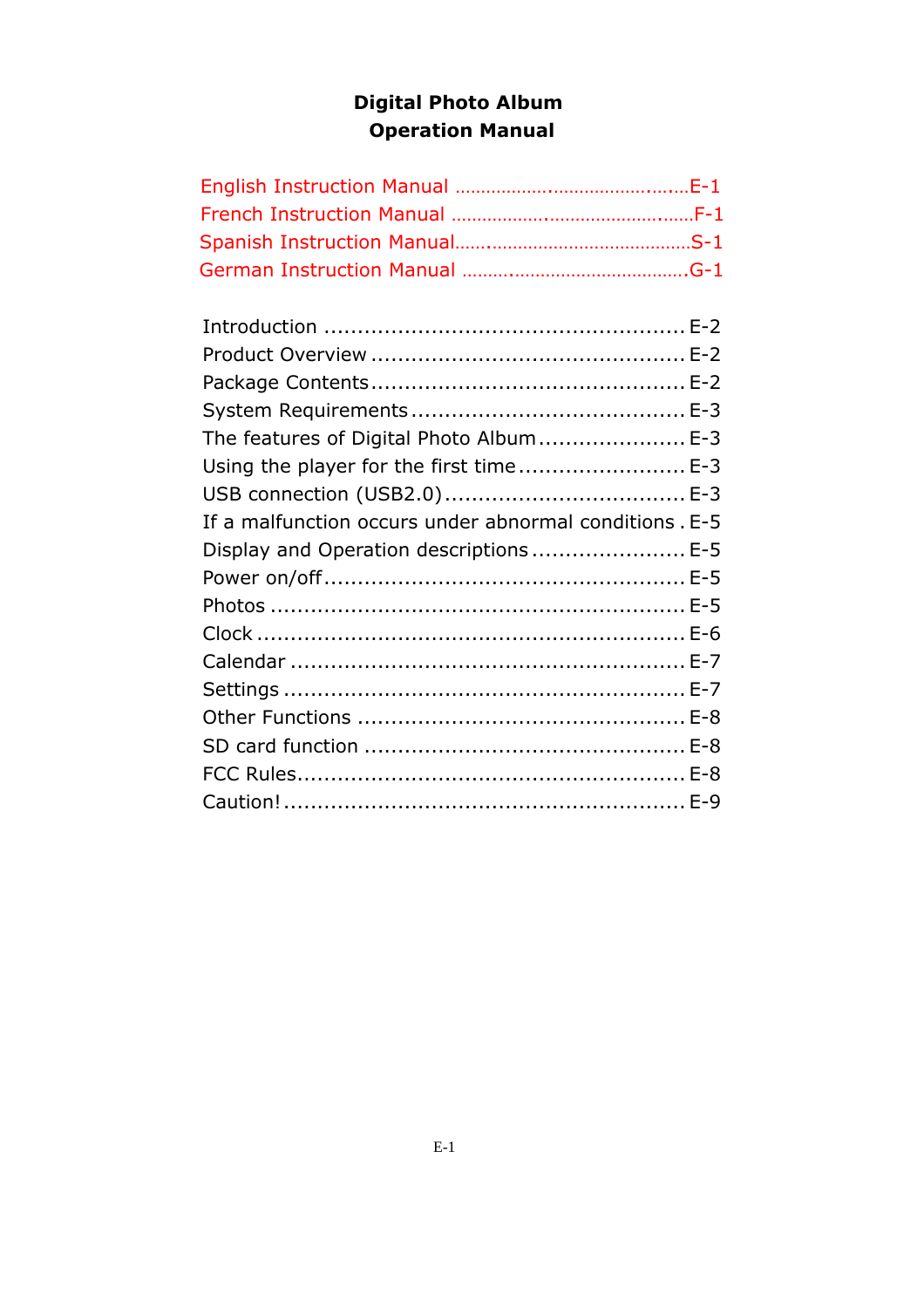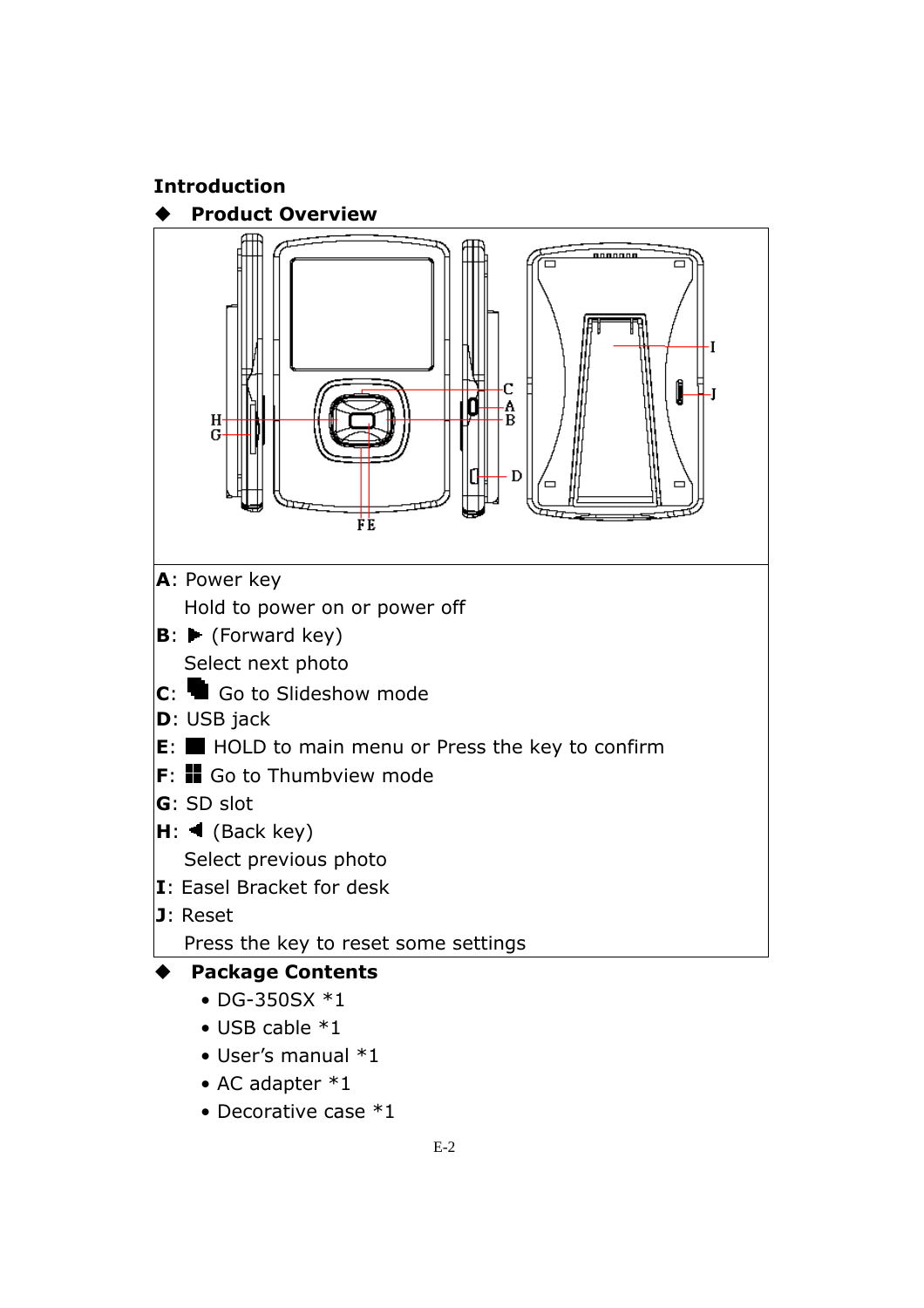• Easel bracket for desk \*1

### System Requirements

# • Windows 2000/2003/XP/Vista

The Vista system does not allow the external equipment's program to automatically run when plugged into PC, so when this applies, user can open DG-350SX program as below:

1. Please go to "My computer" and find the " $\mathbf{\mathbf{\mathbb{B}}}$  Photo

Manager" double click to open this DG-350SX auto run software.

2. Reset your PC and allow the DG-350SX's program to automatically run when plug into the PC.

# The features of Digital Photo Album

- Support JPEG format.
- Slideshow mode
- Thumbview mode
- Clock mode and Calendar mode.
- Language: English, Français, Deutsch, Español.
- Support SD/MMC memory cards.

# Using the player for the first time

# USB connection (USB2.0)

Once you connect the digital photo album to your computer, you can transfer the data to the digital unit through various ways:

- A. Copy the data to internal memory or SD memory directly.
- B. Use the **EnVue Digital Photo Album** to transfer to the Internal Memory, refer to the following operations:

B-1. Open **B** Photo Manager.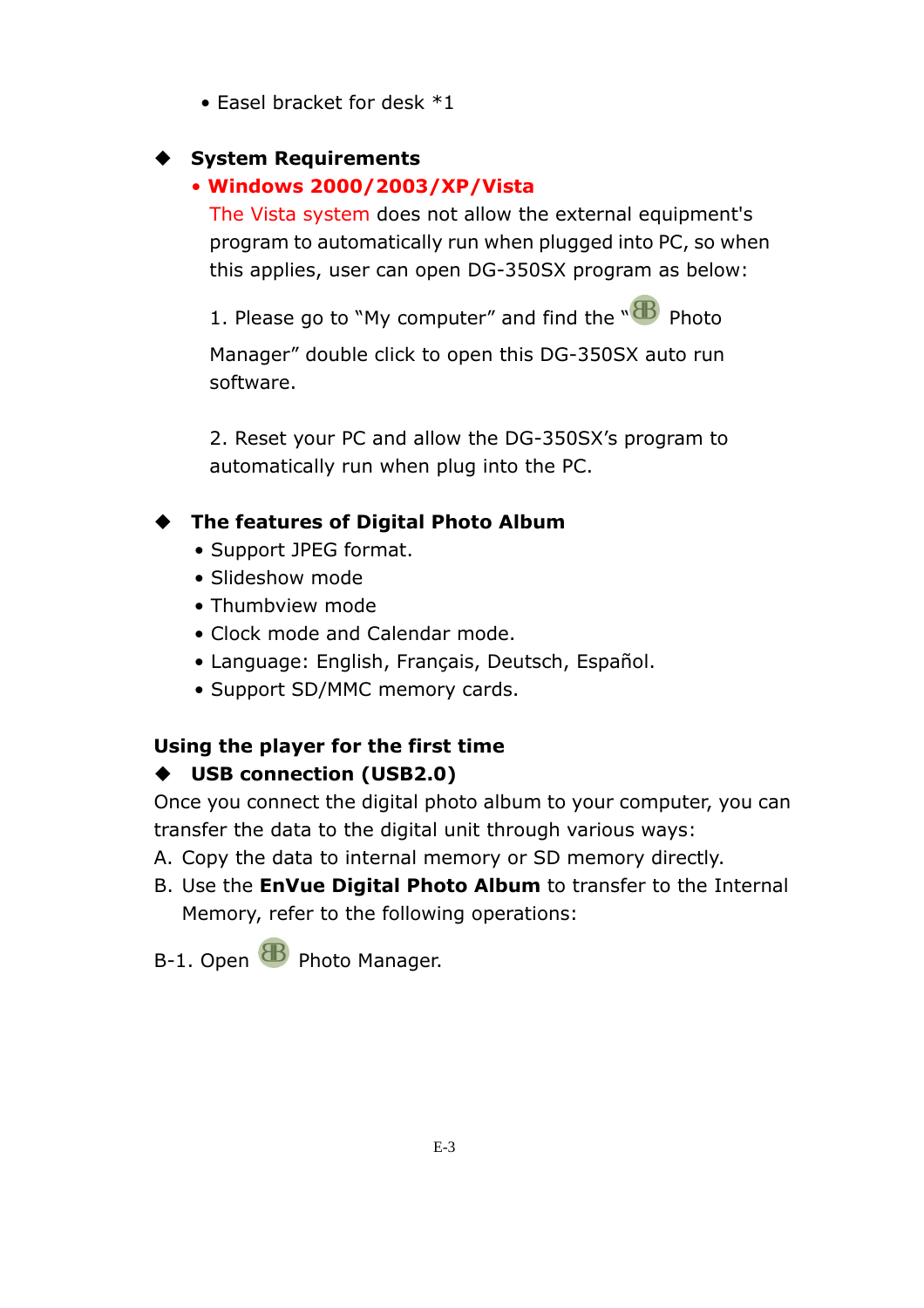|                                                                                                                 |                                                                                                                                                                                                                                       | Internal Memory - |                                 |
|-----------------------------------------------------------------------------------------------------------------|---------------------------------------------------------------------------------------------------------------------------------------------------------------------------------------------------------------------------------------|-------------------|---------------------------------|
| 000<br><b>FIA</b><br>001<br>2<br>935wd<br>936 PHOTO<br>m<br>Photo<br>B-P<br>Pictures<br>system<br>$H \leq P(E)$ | maple leaves_resize<br>圖<br>719202334size<br>719213128size<br>719313625_resize<br>719382647 resize<br>719387673_resize<br>bhk0019_resize<br>bhk0031_resize<br>SDkRplEa_resize<br>$\vert$<br>Move To Internal<br>Memory<br>Rotate left |                   |                                 |
|                                                                                                                 | Rotate right<br>Crop to Select                                                                                                                                                                                                        | Delete            | <b>M</b><br>0 Photos<br>Save As |

B-2. Click the  $\blacksquare$  to transfer photo files.

: Delete the photo in Digital Photo Album which you have selected.

: Save as….



Note: If the photo pixel is over  $320 \times 240$ , and you use the **EnVue** Digital Photo Album to transfer to the Internal Memory, the photo pixel will be changed into 320 x 240 (full screen display) .

B-3. Safely remove the digital unit from the computer after data transferring and disconnect the USB cable from the PC.

- If the player is in low battery status, it can be charged by connecting to PC or recharge battery with AC adapter.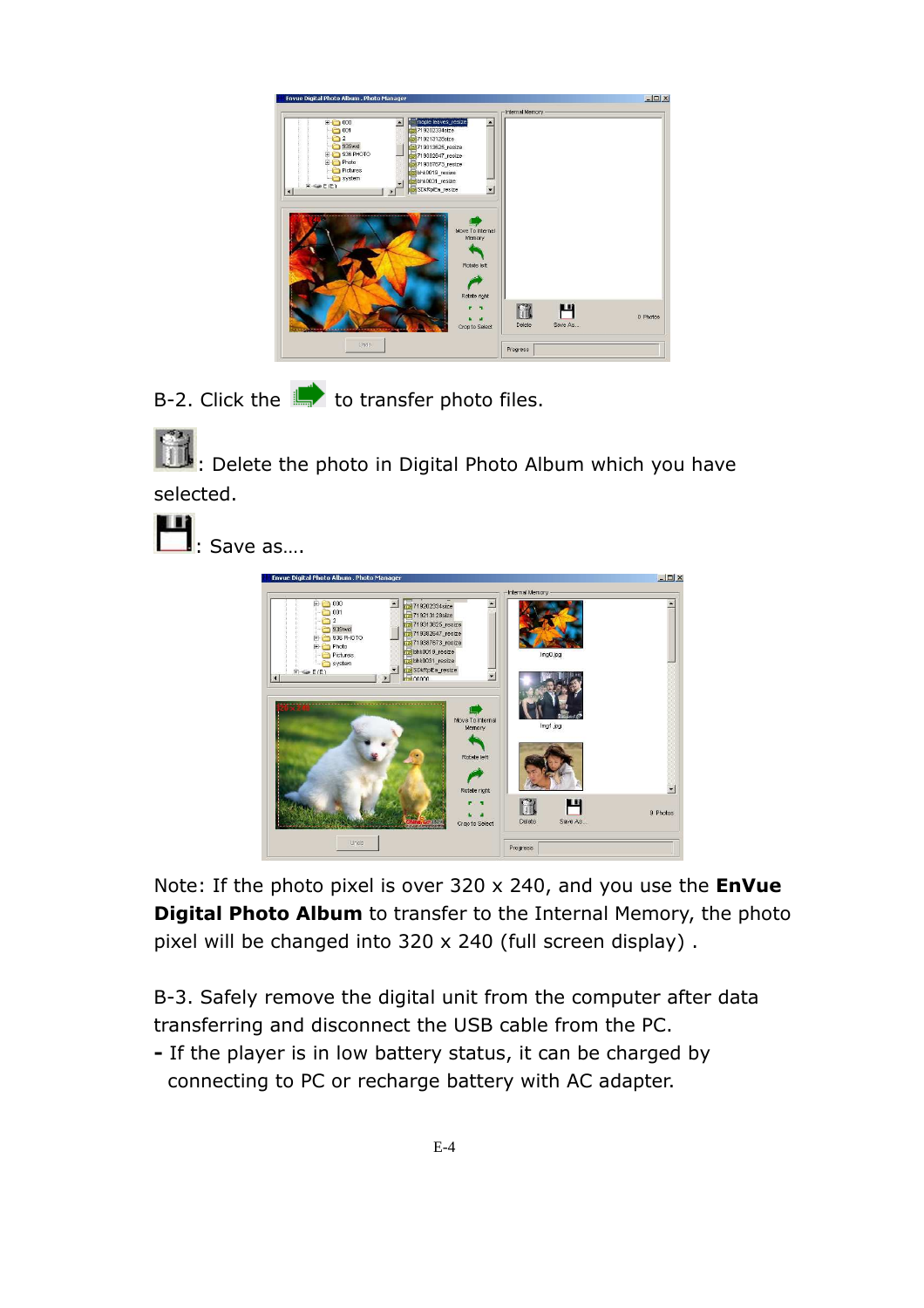

•The player is also a standard USB disk. Supported by Windows 2000/2003/XP/Vista

Note: Please do not disconnect the digital photo album from the PC while it's reading or writing, or else it will cause your data lost.

# If a malfunction occurs under abnormal conditions

If the digital photo album is subjected to strong extraneous electrical noise or shock during use, or if all of the functions will not work properly or the display functions incorrectly, in such cases, please follow the procedures as shown below:

- 1. Press RESET switch.
- 2. Press and hold POWER key to turn on the unit again.

#### Display and Operation descriptions

#### ◆ Power On/Off

- In off status, press and hold **POWER** key to power on.

- In on status, press and hold **POWER** key to power off. Note: After power on, there are six demo files for your reference, which tell users basic operations. When showing the demo files, users can press  $\blacktriangleright$  or  $\blacktriangleleft$  key to select next or previous demo file to view, or press and hold  $\blacksquare$  key to go to main menu, and then select other modes to operate. This tutorial can be deleted from the unit through the Envue Digital Photo Album, Photo Manager program.

#### Photos

- Press and hold  $\blacksquare$  key to go to main menu, and press  $\blacktriangleright$  or  $\blacktriangleleft$ key to select "Photos".
- Press  $\blacksquare$  key once to enter.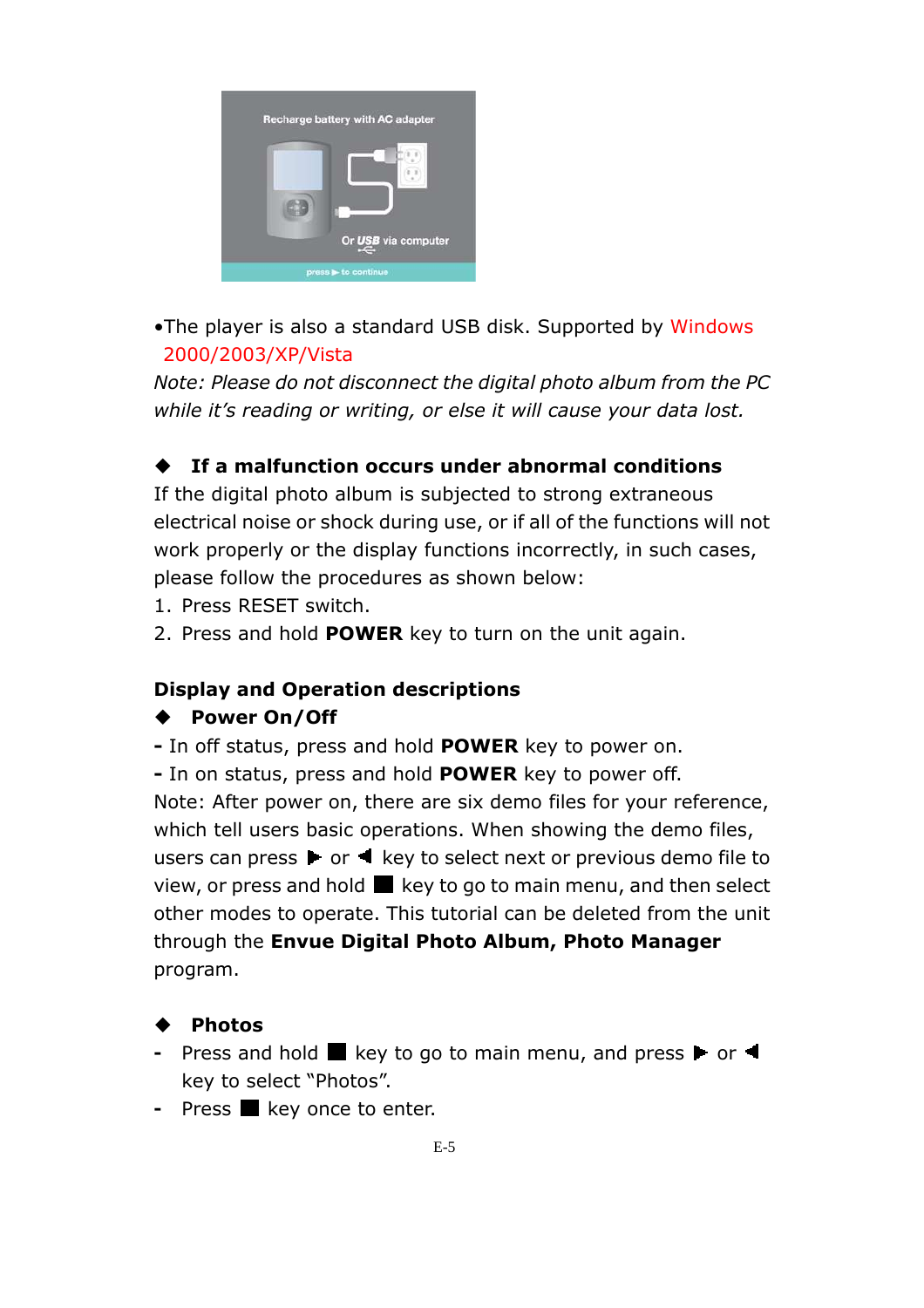|                                                                            | 1. Press $\blacksquare$ or $\blacksquare$ key to select "Memory Card" or "Internal<br>Memory" to operate, EX. Select "Internal Memory". |  |  |  |
|----------------------------------------------------------------------------|-----------------------------------------------------------------------------------------------------------------------------------------|--|--|--|
|                                                                            | Use Slideshow and Thumbview to scroll through                                                                                           |  |  |  |
|                                                                            | options                                                                                                                                 |  |  |  |
|                                                                            | Press Enter to confirm                                                                                                                  |  |  |  |
|                                                                            |                                                                                                                                         |  |  |  |
|                                                                            | <b>Memory Card</b>                                                                                                                      |  |  |  |
|                                                                            |                                                                                                                                         |  |  |  |
|                                                                            | <b>Internal Memory</b>                                                                                                                  |  |  |  |
| 2. Press $\blacksquare$ key once to show the photo.                        |                                                                                                                                         |  |  |  |
|                                                                            |                                                                                                                                         |  |  |  |
|                                                                            | Welcome,                                                                                                                                |  |  |  |
|                                                                            | thank you for your purchase,                                                                                                            |  |  |  |
|                                                                            | please view user tutorial                                                                                                               |  |  |  |
|                                                                            |                                                                                                                                         |  |  |  |
|                                                                            | press b to continue                                                                                                                     |  |  |  |
| 3. Slideshow                                                               |                                                                                                                                         |  |  |  |
| When showing photo, press $\blacksquare$ key to Slideshow all photos, when |                                                                                                                                         |  |  |  |
| in Slideshow mode, you can press $\blacksquare$ key once to pause the      |                                                                                                                                         |  |  |  |
| Slideshow, or press <b>II</b> key to go to Thumbview mode.                 |                                                                                                                                         |  |  |  |
| 4. Thumbview mode                                                          |                                                                                                                                         |  |  |  |
| Press <b>II</b> key to go to Thumbview mode, you can view                  |                                                                                                                                         |  |  |  |
| all photos by thumbnail, 9 images at a time, and you can select one        |                                                                                                                                         |  |  |  |
| photo to view in full screen. Use the arrow keys to move over each         |                                                                                                                                         |  |  |  |
| Press the ■ key to select image for full screen.<br>photo.                 |                                                                                                                                         |  |  |  |
|                                                                            | Note: In all photo modes, you can press and hold $\blacksquare$ key to go to                                                            |  |  |  |
| main menu mode.                                                            |                                                                                                                                         |  |  |  |

# ◆ Clock

- 1. In main menu mode, select "Clock" and press  $\blacksquare$  key once to enter.
- 2. It will display the analog clock.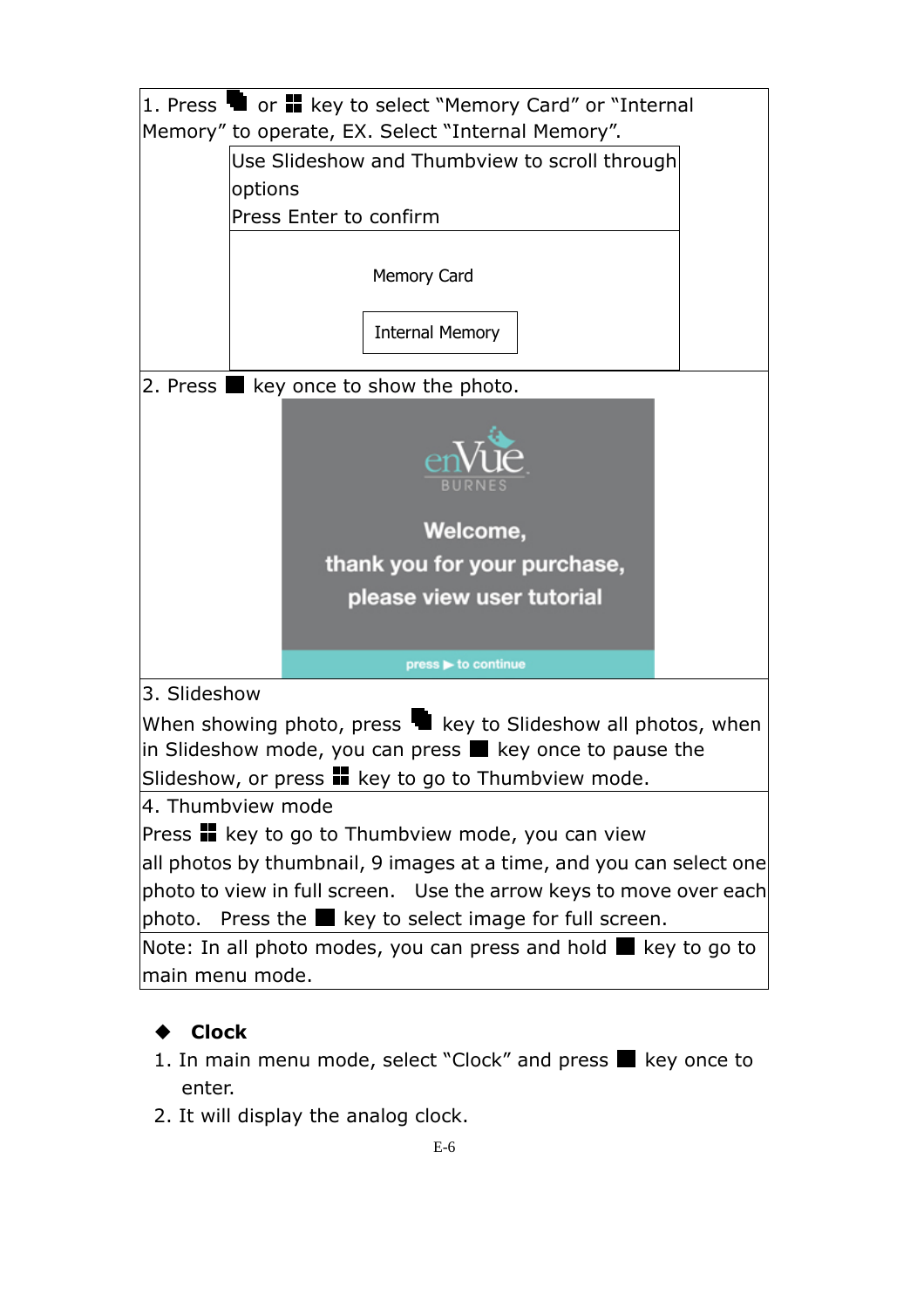3. Press and hold  $\blacksquare$  key to go to main menu mode.

# Calendar

- 1. In main menu mode, select "Calendar" and press  $\blacksquare$  key once to enter.
- 2. It will display the calendar.
- 3. Press  $\blacktriangleright$  or  $\blacktriangleleft$  key once to change date, or press and hold  $\blacktriangleright$  key or press and hold  $\blacktriangleleft$  key to change month. In this mode, you can view the desired date and month.
- 4. Press and hold  $\blacksquare$  key to go to main menu mode.

# $\blacklozenge$  Settings

- In main menu mode, select "Settings" and press  $\blacksquare$  key once to enter.
- The following items are preset:

| Language           | English     |  |  |
|--------------------|-------------|--|--|
| <b>Brightness</b>  | 3           |  |  |
| Auto Off           | <b>OFF</b>  |  |  |
| Slideshow Interval | 3 sec       |  |  |
| Time setting       | $2:15$ pm   |  |  |
| Date Setting       | Jan 1, 2008 |  |  |
| Save & Return      | Return      |  |  |

- Basic operations

Press  $\blacksquare$  or  $\blacksquare$  key to select different item to set. After selecting desired item to set, press  $\blacktriangleright$  or  $\blacktriangleleft$  key once to select.

EX. If user wants to change the language, they will select "Language", then press  $\blacktriangleright$  or  $\blacktriangleleft$  key once to select Français or Deutsch or Español.

The user will highlight which features they would like to change by pressing the  $\blacksquare$  or  $\blacksquare$  key to select and then press "Save & Return" to save the setting change, or select "Return" to go back to main menu mode without saving the changes.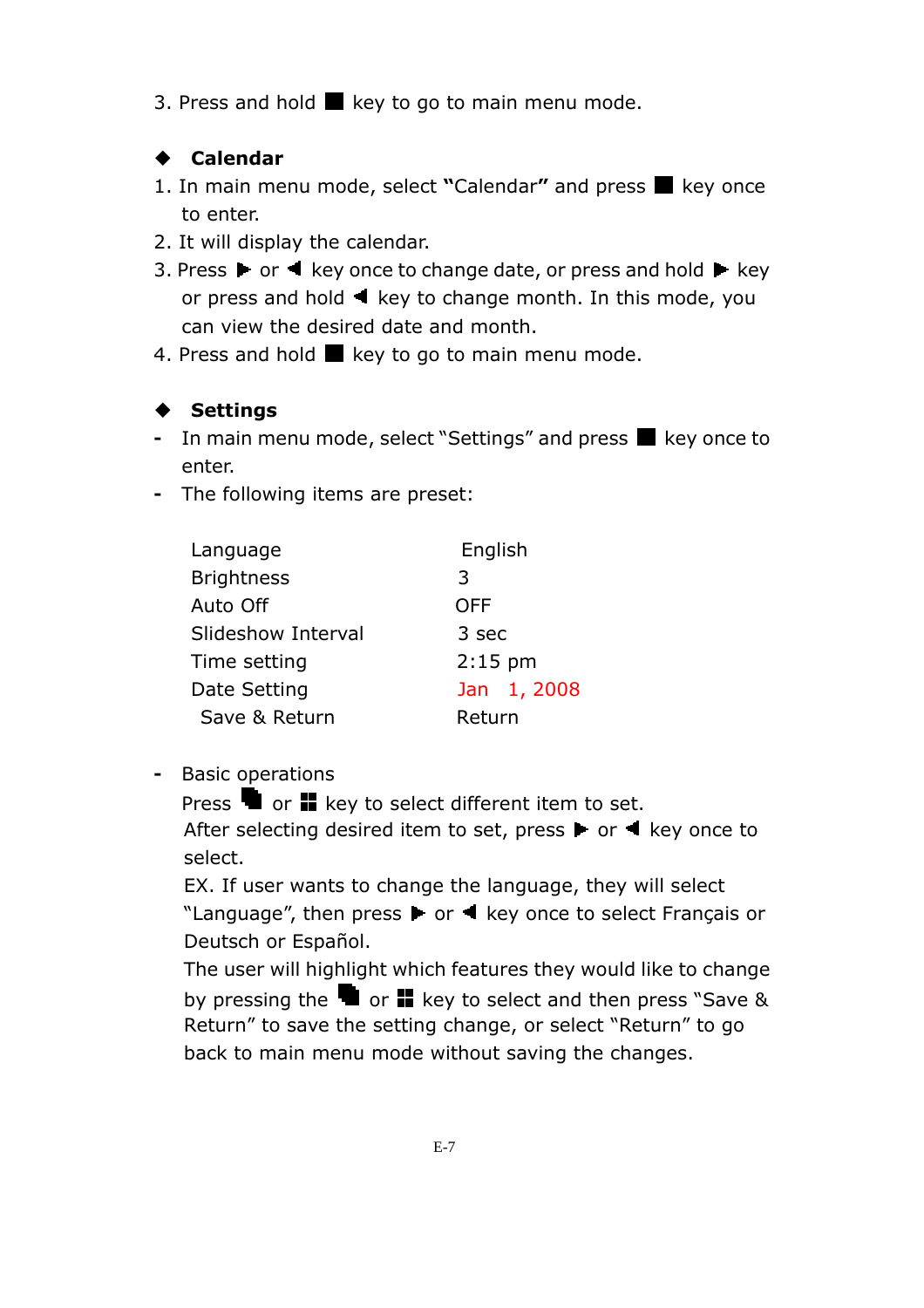#### - Setting list

| Item     | <b>Descriptions</b>                                                                                |  |
|----------|----------------------------------------------------------------------------------------------------|--|
|          | Language  4-language options of your choice:                                                       |  |
|          | English (Default), Français, Deutsch, Español.                                                     |  |
|          | Brightness Brightness level from 1-5, the default is 3.                                            |  |
|          | Auto Off   OFF->5min->10min->15min->30min->60min                                                   |  |
|          | Default: OFF                                                                                       |  |
|          | Slideshow   1sec->2sec->3sec->4sec->5sec->10sec->30sec                                             |  |
| Internal | Default: 3 sec                                                                                     |  |
| Time     | Press $\blacktriangleright$ key to increase the time value or press<br>$\blacksquare$              |  |
| Setting  | key to decrease the time value.                                                                    |  |
|          | Then press $\blacktriangleright$ or $\blacktriangleleft$ to select "am" or "pm".<br>$\blacksquare$ |  |
| Date     | Press $\blacktriangleright$ or $\blacktriangleleft$ to select desired month.<br>$\blacksquare$     |  |
| Setting  | Then press $\blacktriangleright$ key to increase the value or press<br>H                           |  |
|          | key to decrease the value.                                                                         |  |

#### Other Functions

# SD card function

- Please note that you must insert SD card in OFF status.
- After inserting SD card, please go to Photo mode to select the "Memory Card", and the other operations are same as Internal Memory.
- Pictures maximum size support to 16MB

Note:

- \* Do not pull out SD card when showing photo in SD card or the digital photo album is in ON status. If user pulls the SD card out, a malfunction will occur, ex. The unit will freeze and/or the data will be lost.
- \* Please don't press any key when SD card is in reading status.

# FCC Rules

- "Warning: Changes or modifications to this unit not expressly approved by the party responsible for compliance could void the user's authority to operate the equipment."

- "NOTE: This equipment has been tested and found to comply with the limits for a Class B digital device, pursuant to Part 15 of the FCC Rules.